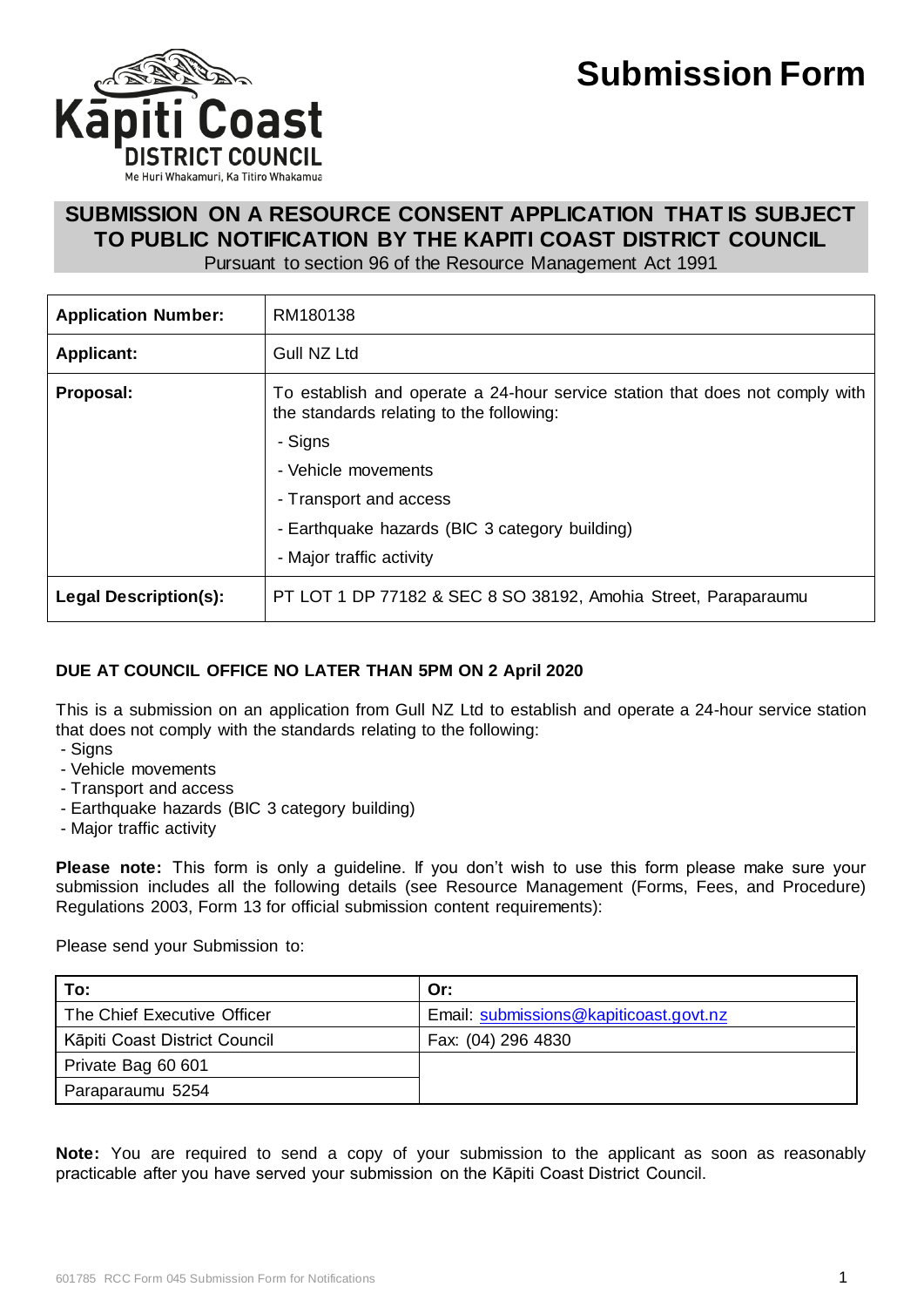

Please serve a copy of your submission to Gull NZ Ltd (the Applicant) as below:

C/- Hayson Knell Consultants PO Box 381 Tauranga 3140

Gull NZ Ltd **Call Community** Or email: tracy@haysonknell.co.nz

**Attention: Tracy Hayson** 

#### **Submitter/s Details:**

| Title:                   | $\Box$ Mr $\Box$ Mrs $\overline{\boxtimes}$ Miss $\Box$ Ms $\Box$ Dr Other: |           |                          |      |
|--------------------------|-----------------------------------------------------------------------------|-----------|--------------------------|------|
| My/Our Full Name(s):     | Vivianne Rutledge                                                           |           |                          |      |
| Address for service:     |                                                                             |           | Post Code:               |      |
| <b>Physical Address:</b> | 15 Karaka Grove, Raumati Beach                                              |           | Post Code:               | 5032 |
| Home Ph:                 |                                                                             | Work Ph:  |                          |      |
| Home Fax:                |                                                                             | Work Fax: |                          |      |
| Cell:                    | 02102648966                                                                 | Email:    | Kombigirl_2000@yahoo.com |      |

### *Note: Correspondence will be via email unless otherwise requested.*

### **Submitter/s Position:**

#### **Trade Competition**

I am not\* a trade competitor for the purposes of section 308B of the Resource Management Act 1991. \*Delete one

Please use a clear tick in the appropriate box below  $(\sqrt{})$  to show whether you support the application in full or in part, or oppose the application in full or in part, or are neutral.

| $\boxtimes$ I / We support the application in full             | $\Box$ I / We support part of the application $*$      |  |
|----------------------------------------------------------------|--------------------------------------------------------|--|
| $\Box$ I / We oppose the application in full                   | $\Box$ I / We oppose part of the application $*$       |  |
| $\Box$ I / We are neutral on all aspects of the<br>application | $\Box$ I/We are neutral on part of the application $*$ |  |

\* If you indicate you support, oppose or are neutral for part of the application, please clearly set out the part(s) of the application you are submitting on (including reasons) in the 'My Submission Is' section of this form below.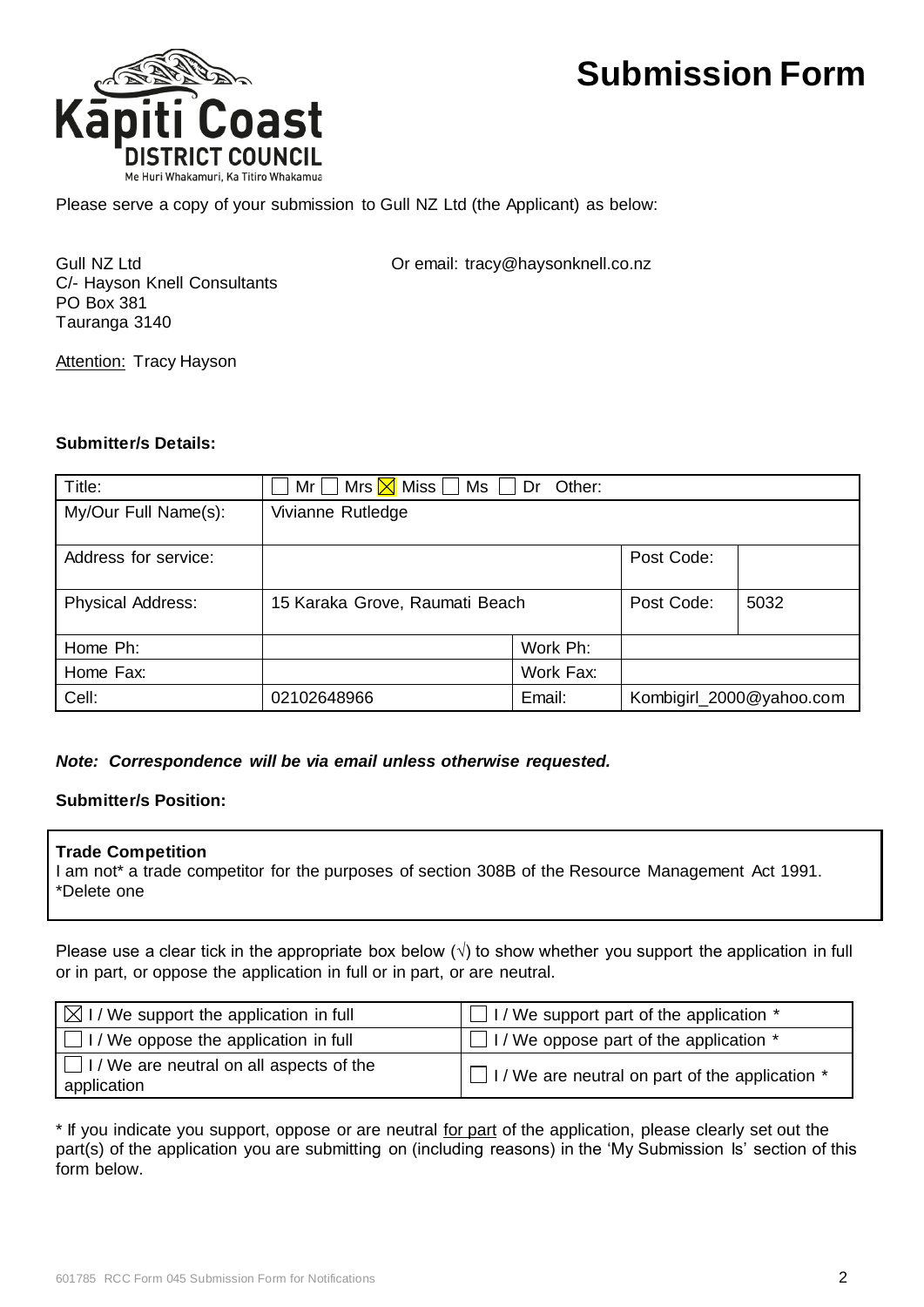

### **Reasons for Submission:**

The specific parts of the application that my submission relates to are:

Give details: Fuel prices in Kapiti are too high.

*Please use additional pages if required.*

#### **My Submission Is:**

Include further detail on whether you support, oppose or are neutral on the application or specific parts of it; and the reasons for your views:

I support the Gull service station in Amohia/Kapiti Rd 100%. Please let them get on with the construction.

As a resident on the Kapiti coast I continue to be frustrated by the price of fuel, I'll often drive to Levin to use the Gull there. Something needs to change, and I believe the change would be to have a Gull in Paraparaumu. We need healthy competition in the region.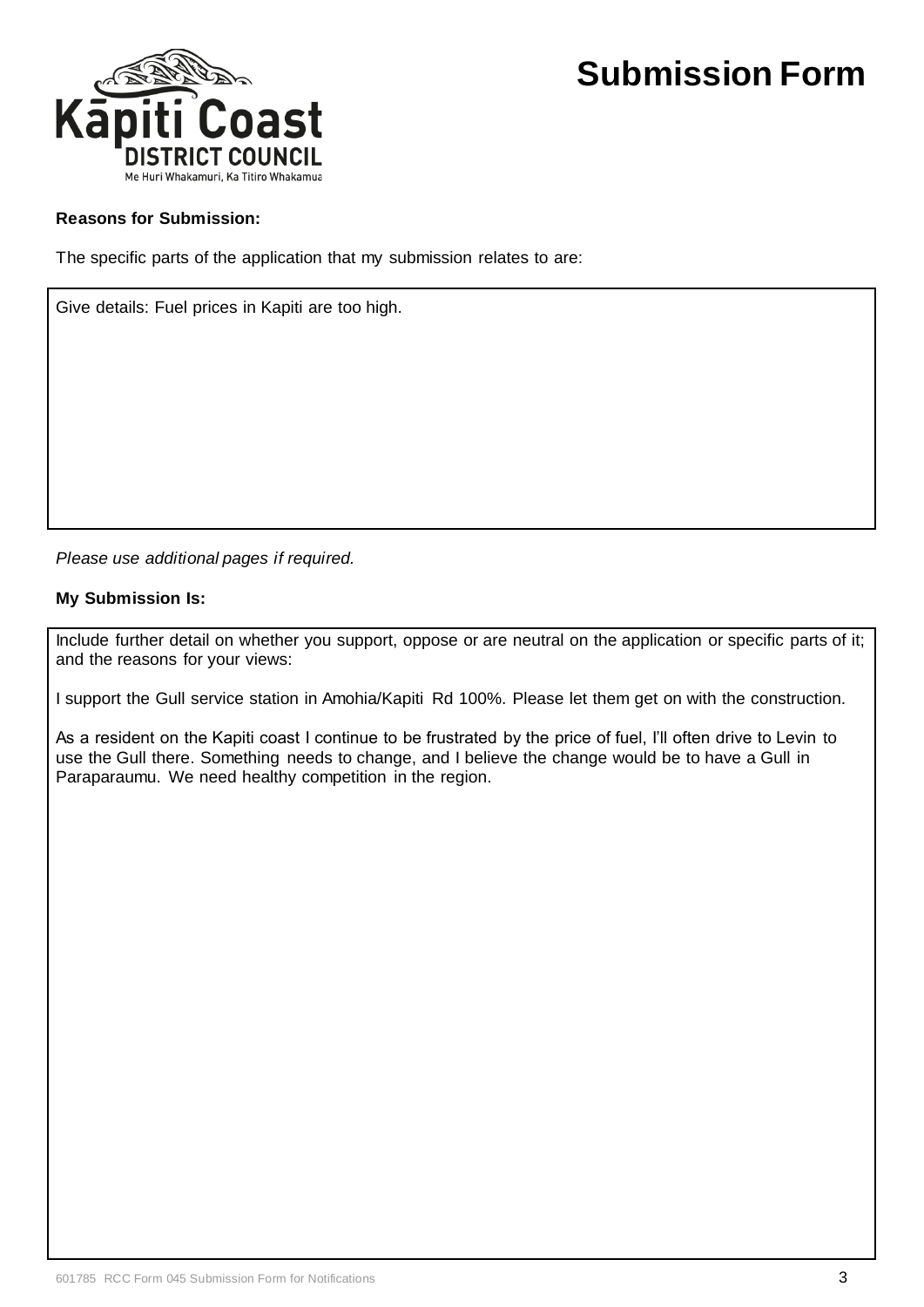

*Please use additional pages if required.*

### **Decision Sought:**

I seek the following decision from the Kāpiti Coast District Council (provide precise details including the general nature of any conditions or changes sought):

*Please use additional pages if required.*

#### **Wish to Speak at Hearing:**

Please indicate below whether you would like to speak at the hearing for the application (if a hearing is required). Use a clear tick in the appropriate box below  $(\sqrt{)}$ .

 $\boxtimes$  I / we do not wish to be heard and hereby make my / our submission in writing only. *(This means that you will not be advised of the date of the hearing and cannot speak at the hearing)*

#### **OR**

 $\Box$  I / we wish to be heard in respect of my / our submission (to speak at the public hearing) *(This means you can speak at the hearing. If at a later date you decide you no longer wish to speak at the hearing you can withdraw from being heard)*

 $\Box$  \*If others make a similar submission, I / we will consider presenting a joint case with them at the hearing. *(This is only for parties wanting to be heard) \* Delete if you would not consider presenting a joint case.*

 $\Box$  I / we intend to call expert witness(es). Please indicate the disciplines of expected expert witnesses. *(If you do not tick this box, you can change your mind later and decide to call experts to give evidence in relation to your submission, provided you do so in time to meet any procedural direction the Hearing Panel might make)*